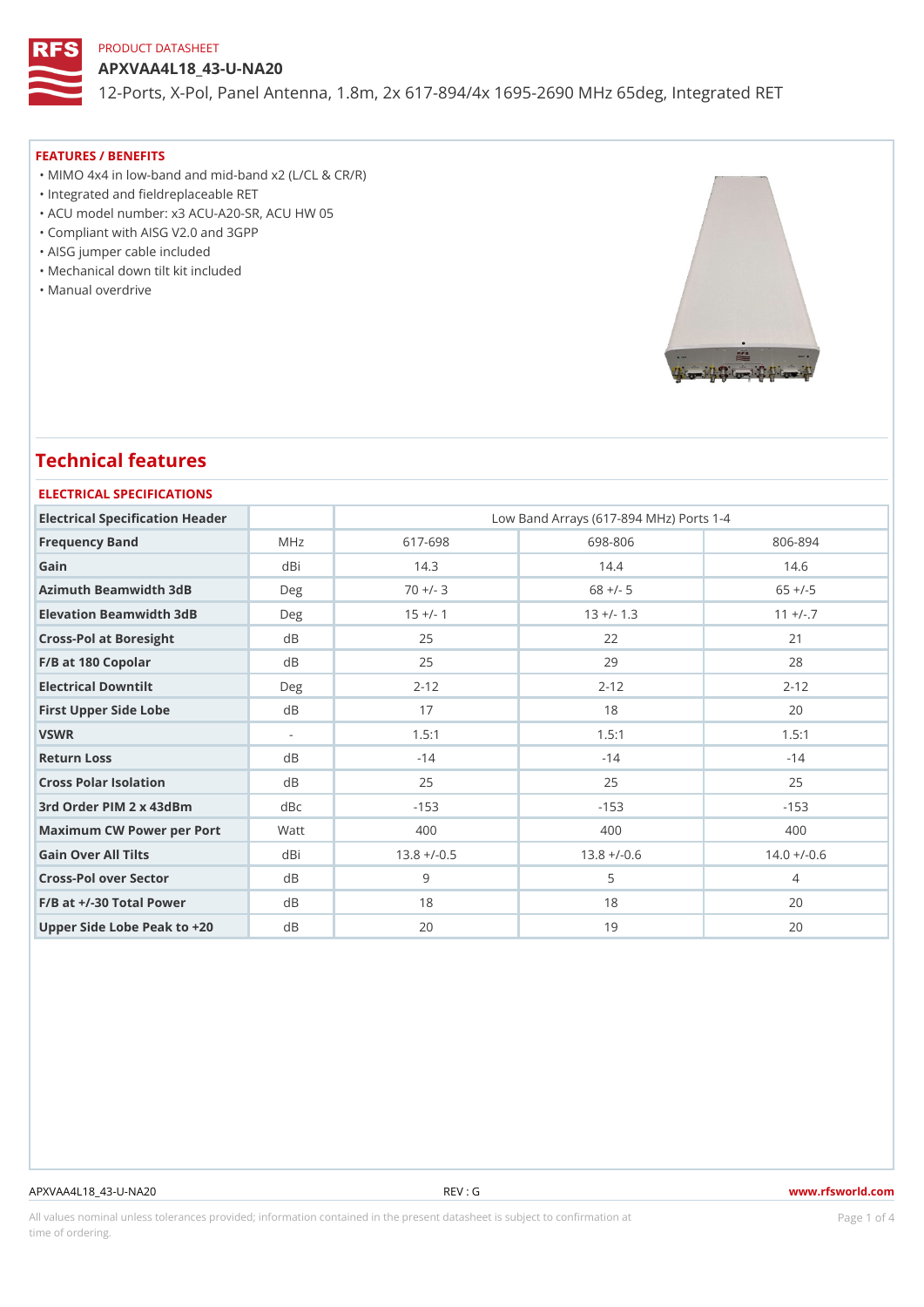APXVAA4L18\_43-U-NA20

12-Ports, X-Pol, Panel Antenna, 1.8m, 2x 617-894/4x 1695-2690 MHz 6

| ELECTRICAL SPECIFICATIONS                              |                             |                                                                                             |                |                                                      |                |                 |  |  |  |
|--------------------------------------------------------|-----------------------------|---------------------------------------------------------------------------------------------|----------------|------------------------------------------------------|----------------|-----------------|--|--|--|
| Electrical Specification Header                        |                             |                                                                                             |                | High Band Arrays (1695-2690 MHz) Ports 5-12          |                |                 |  |  |  |
| Frequency Band                                         | M H z                       | $1695 - 1880$                                                                               | $1850 - 1990$  | $1920 - 2201$                                        | $2200 - 2500$  | $2500 - 2690$   |  |  |  |
| Gain                                                   | dBi                         | 17.5                                                                                        | 18.0           | 18.9                                                 | 18.7           | 18.5            |  |  |  |
| Azimuth Beamwidth 3dB                                  | Deg                         | $67$ +/- 5                                                                                  | $65 +/-7$      | $62 +/- 9$                                           | $58 +/- 7$     | $57 +/- 7$      |  |  |  |
| Elevation Beamwidth 3dB                                | Deg                         | $5.5 +/-$ . 3                                                                               | $5.2 +/- .3$   | $4.8 +/- .4$                                         | $4.4 +/-$ . 2  | $4.0 +/- .3$    |  |  |  |
| Cross-Pol at Boresight                                 | d B                         | 23                                                                                          | 22             | 18                                                   | 19             | 21              |  |  |  |
| F/B at 180 Copolar                                     | d B                         | 31                                                                                          | 30             | 30                                                   | 30             | 29              |  |  |  |
| Electrical Downtilt                                    | Deg                         | $2 - 12$                                                                                    | $2 - 12$       | $2 - 12$                                             | $2 - 12$       | $2 - 12$        |  |  |  |
| First Upper Side Lobe                                  | d B                         | 15                                                                                          | 17             | 17                                                   | 17             | 17              |  |  |  |
| VSWR                                                   | $\sim$                      | 1.5:1                                                                                       | 1.5:1          | 1.5:1                                                | 1.5:1          | 1.5:1           |  |  |  |
| Return Loss                                            | d B                         | $-14$                                                                                       | $-14$          | $-14$                                                | $-14$          | $-14$           |  |  |  |
| Cross Polar Isolation                                  | $d$ B                       | 25                                                                                          | 25             | 25                                                   | 25             | 25              |  |  |  |
| 3rd Order PIM 2 x 43dBm                                | d B c                       | $-153$                                                                                      | $-153$         | $-153$                                               | $-153$         | $-153$          |  |  |  |
| Maximum CW Power per Por Matt                          |                             | 250                                                                                         | 250            | 250                                                  | 250            | 250             |  |  |  |
| Gain Over All Tilts                                    | dBi                         | $16.4+/-0.8$                                                                                | $17.3 + (-0.7$ | $18.1+/-0.8$                                         | $17.2 + (-1.1$ | $16.8 + (-0.9)$ |  |  |  |
| Cross-Pol over Sector                                  | d B                         | 6                                                                                           | 5              | 4                                                    | $\mathbf{1}$   | 2               |  |  |  |
| $F/B$ at $+/-30$ total Power                           | d B                         | 26                                                                                          | 29             | 28                                                   | 24             | 23              |  |  |  |
| Upper Side Lobe Peak to +20B                           |                             | 14                                                                                          | 16             | 15                                                   | 15             | 11              |  |  |  |
| ELECTRICAL SPECIFICATIONS                              |                             |                                                                                             |                |                                                      |                |                 |  |  |  |
| Impedance                                              | Ohm                         | 50                                                                                          |                |                                                      |                |                 |  |  |  |
| Polarization                                           | Deg                         | $+/- 45$                                                                                    |                |                                                      |                |                 |  |  |  |
| MECHANICAL SPECIFICATIONS                              |                             |                                                                                             |                |                                                      |                |                 |  |  |  |
| Dimensions - H x W x D                                 | $mm$ (in)                   | 1829 x 609 x 215 (72 x 24 x 8.5)                                                            |                |                                                      |                |                 |  |  |  |
| Weight (Antenna Only)                                  | kg (lb)                     |                                                                                             |                | 48 (106)                                             |                |                 |  |  |  |
| Weight (Mounting Hardware kg (lb)<br>$\circ$ n l y $)$ |                             | 11.5(25.3)                                                                                  |                |                                                      |                |                 |  |  |  |
| Packing size- HxWxD                                    | $mm$ (in)                   | 1980 x 735 x 375 (78 x 28.9 x 14.8)                                                         |                |                                                      |                |                 |  |  |  |
| Shipping Weight                                        | kg (lb)                     | 69 (152)                                                                                    |                |                                                      |                |                 |  |  |  |
| Connector type                                         |                             | 12 x 4.3-10 female at bottom + 6 AISG connectors $(3 \mid \text{mal})$                      |                |                                                      |                |                 |  |  |  |
| Radome Material / Color                                |                             | Fiber Glass / Light Grey RAL7035                                                            |                |                                                      |                |                 |  |  |  |
| TESTING AND ENVIRONMENTAL                              |                             |                                                                                             |                |                                                      |                |                 |  |  |  |
| Temperature Range                                      | $^{\circ}$ C ( $^{\circ}$ F | $-40$ to 60 ( $-40$ to 140)                                                                 |                |                                                      |                |                 |  |  |  |
| Lightning protection                                   |                             | DC Grounded                                                                                 |                |                                                      |                |                 |  |  |  |
| Survival/Rated Wind Velocikm/h                         |                             | 240 (150)                                                                                   |                |                                                      |                |                 |  |  |  |
| Wind Load @ Rated Wind Front                           |                             | 1072                                                                                        |                |                                                      |                |                 |  |  |  |
| Wind Load @ Rated Wind Sidd                            |                             | 326                                                                                         |                |                                                      |                |                 |  |  |  |
| Wind Load @ Rated Wind ReaN                            |                             | 1160                                                                                        |                |                                                      |                |                 |  |  |  |
| ORDERING INFORMATION                                   |                             |                                                                                             |                |                                                      |                |                 |  |  |  |
| Order No.                                              |                             | Configuration                                                                               |                | Mounting HardwaMeunting pipe DiameStheirpping Weight |                |                 |  |  |  |
| APXVAA4L18_43-U-NA2D                                   |                             | ACU–A20–SR Field R&PMa4@–5E Beam tilt kit 60–120mm<br>69 Kg<br>RET included (3)<br>(include |                |                                                      |                |                 |  |  |  |

APXVAA4L18\_43-U-NA20 REV : G www.rfsworld.com

All values nominal unless tolerances provided; information contained in the present datasheet is subject to Pcapgéio $2$ fnattio time of ordering.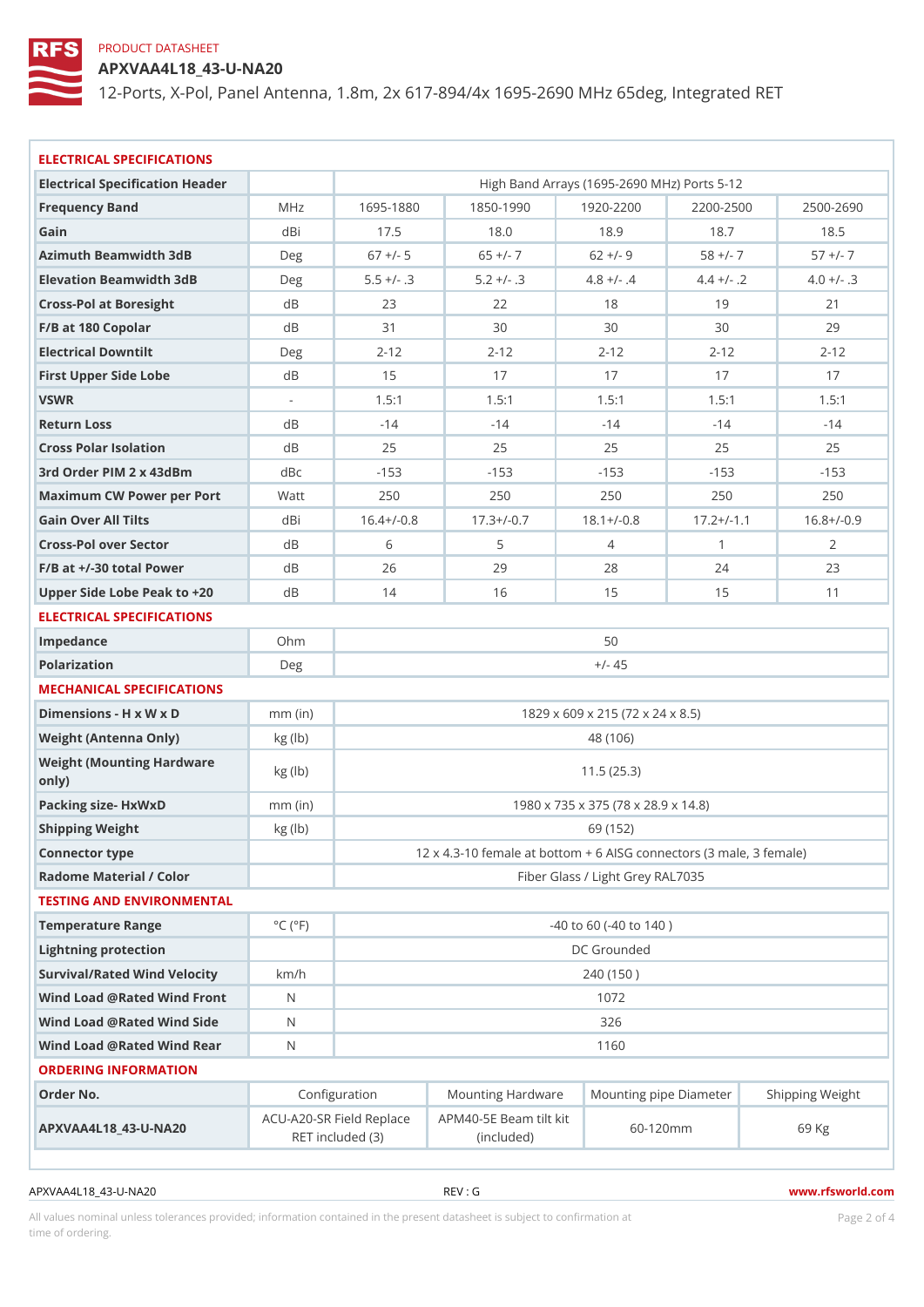APXVAA4L18\_43-U-NA20 12-Ports, X-Pol, Panel Antenna, 1.8m, 2x 617-894/4x 1695-2690 MHz 6

External Document Links [APM40\\_Series\\_Installatio](https://www.rfsworld.com/images/base_station_antennas/rfs_mounting_kit_apm40/10000001144 apm40-5e.pdf)n\_Instructions [CAxxx-7 S](https://www.rfsworld.com/images/datasheets/bsa panel antennas/caxxx-7 series.pdf)eries

#### APXVAA4L18\_43-U-NA20 REV : G www.rfsworld.com

All values nominal unless tolerances provided; information contained in the present datasheet is subject to PcapgéinGM attional time of ordering.